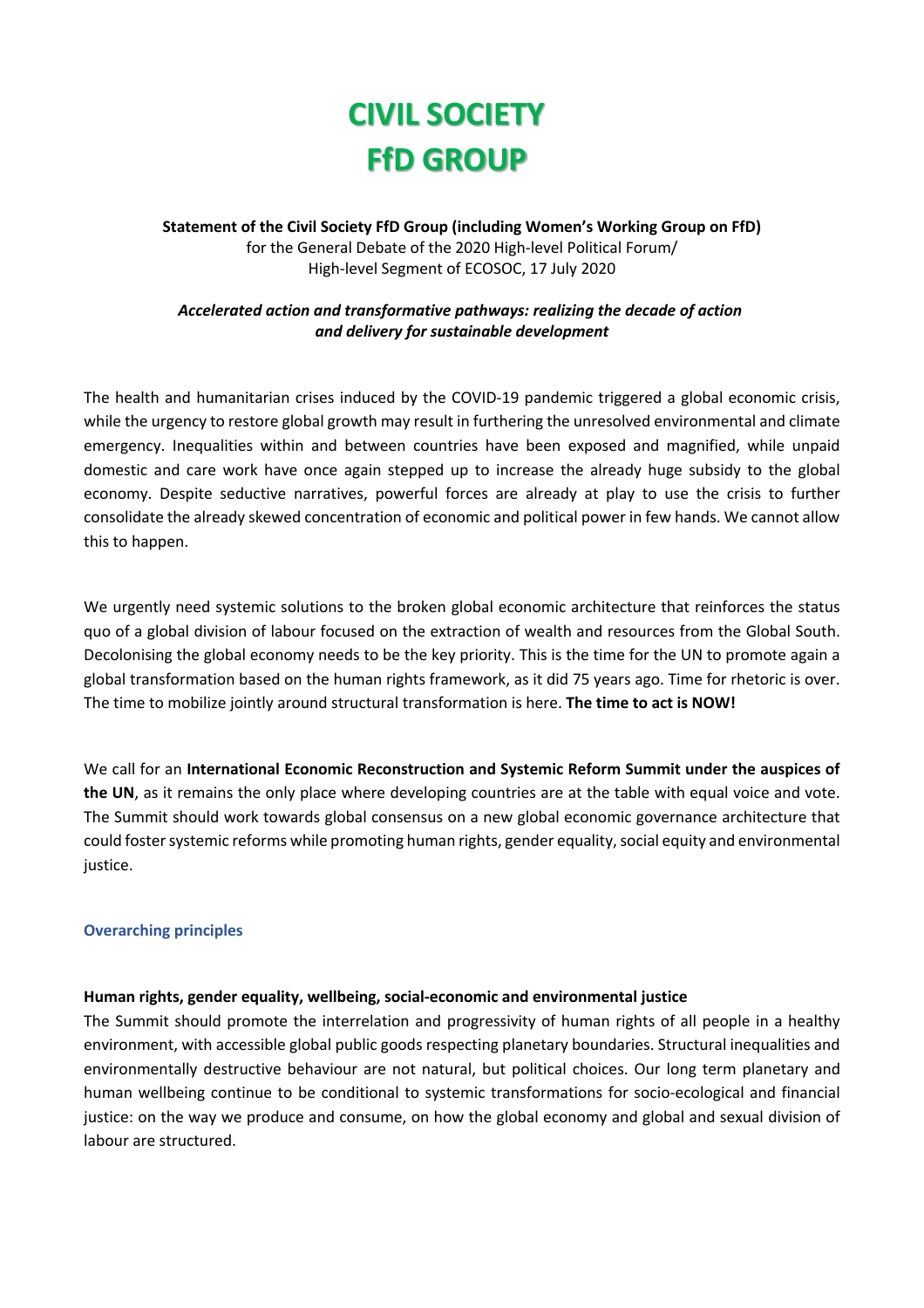#### **Socio-economic transformation and a just, equitable transition for people and the planet**

The Summit should provide the necessary fiscal, judicial and policy space needed to ensure a decolonial, feminist and just transition for people and planet. This means promoting a rebalancing of the global economy with more vibrant, inclusive and circular local/national economies; promote decent work and responsible business conduct; advance ecological resilience; reduce resource consumption; restore biodiversity; and move away from extractive, discriminatory, military, racist and androcentric economies that erode the ecological basis of our collective wellbeing.

### **Democratization of global economic governance and inclusive participation at all levels**

The Summit should ensure democratization of global economic governance, recognizing the right of every country to be at the decision-making table, and not only those with concentrated power or resources. A new global governance should promote national economic sovereignty and common but differentiated responsibilities on global commons. At every level of decision-making, meaningful participation of rightsholders should be enhanced and guaranteed.

# **Calls for Action**

- **Debt cancellation and Sovereign Debt Workout Mechanism at the UN**
	- Permanent cancellation of external debt payments for up to four years to all developing countries in need without penalties;
	- $\circ$  Provision of additional, emergency finance without creating more debt, nor conditionalities;
	- $\circ$  Protection of developing countries from lawsuits when ceasing debt payments at national and multilateral levels;
	- o A debt relief initiative to bring developing country debts down to sustainable levels and which considers countries' long-term financing needs to pursue the SDGs, climate goals, and human rights and gender equality commitments;
	- $\circ$  Agreement on a permanent process under UN auspices to support systematic, timely, and fair restructuring of sovereign debt.

#### • **UN Tax Convention**

- $\circ$  It is time to back a truly universal, intergovernmental process at the UN to comprehensively address tax havens, tax abuse by multinational corporations and other illicit financial flows that obstruct redistribution and drain resources that are crucial to challenging inequalities, particularly gender inequality.
- $\circ$  Taxing income, wealth and trade should be seen to support the internationally agreed human rights frameworks, as without taxation we cannot mobilise the maximum available revenues. Tax abuse and tax avoidance also needs to be considered under the extraterritorial obligations of states towards other states not to hamper the enjoyment of human rights via blocking financing through abusive tax laws, rules and allowing companies and wealthy individuals to abuse tax systems.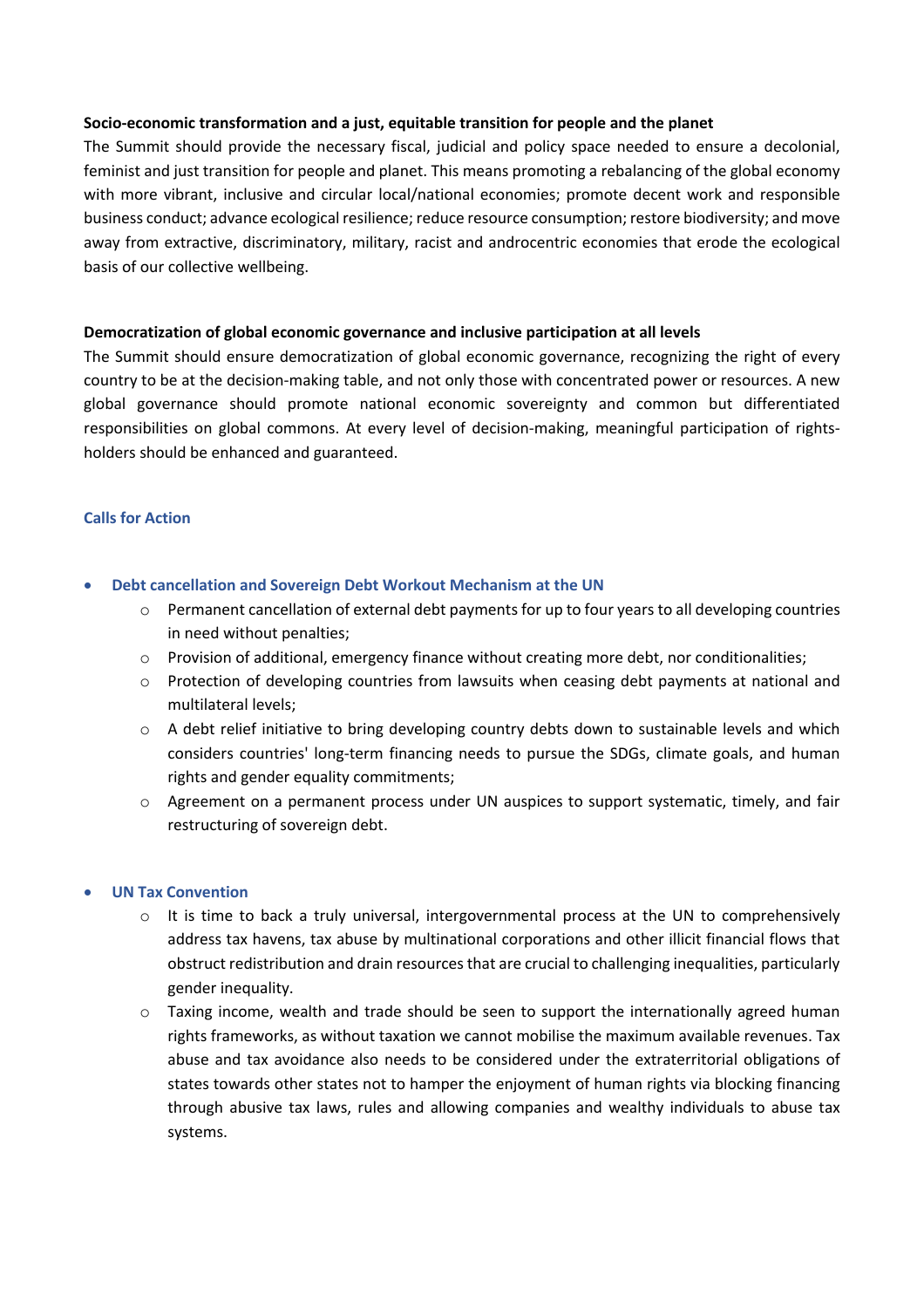#### • **Global technology assessment mechanism at the UN**

- $\circ$  As the UN, governments and institutions grapple with the governance of digital technologies, there is an urgent need for broad, transparent, inclusive, accessible and participatory deliberations on the current and potential impacts of these technologies on the environment, the labour market, livelihoods and society;
- o Horizon scanning and foresight capacities need to be developed and should involve identifying options beyond technological solutions. Governance measures on technologies is not just about regulation but ensuring that the common good remains as the ultimate goal and takes precedence over profits.

#### • **Assess development impacts of current trade and investment framework**

- $\circ$  To ensure developing countries retain maximum policy flexibility in their trade and investment policies there should be no negotiations or signing of any binding trade and investment agreements including at the WTO;
- o A moratorium on Investor-State-Dispute-Settlement (ISDS) cases, and non-implementation or violation of current trade and investment commitments, including Intellectual property rights rules through the TRIPS and TRIPS plus agreements, if these conflict with public policy objectives including economic and health objectives, during the pandemic.

# • **Assess systemic risks posed by unregulated or inadequately regulated financial sector instruments and actors**

- o Agree on adequate regulation and supervision of financial institutions, credit rating agencies and hedge funds through a UN framework;
- o A global ban on short selling among all markets and increase regulation/surveillance of highfrequency trading;
- $\circ$  A global agreement on the importance of capital account management to prevent capital flight, limit speculative trading and arrest declines in currency and asset prices;
- o A new allocation of Special Drawing Rights (SDRs) needs to be agreed, commensurate with the level of need among developing countries;

#### • **Review development outcomes of PPPs and 'private finance first' approach**

- o We reject the World Bank Group's Maximising Finance for Development (MFD) approach that implies a problematic 'private finance first' attitude to development finance and rather unrealistic assumption that private finance will appear to fill the financing shortfalls. While donors and institutions promote a 'Billions to Trillions' narrative and blended finance, whose development impact is yet to be proven, the reality is they are not living up to their own commitments and are instead regressing.
- $\circ$  There is a need to reaffirm the centrality of public policies and investments. We call on governments to declare a moratorium on funding, promoting or providing technical assistance for PPPs and 'private finance first' approaches until an independent review into their development outcomes is completed.